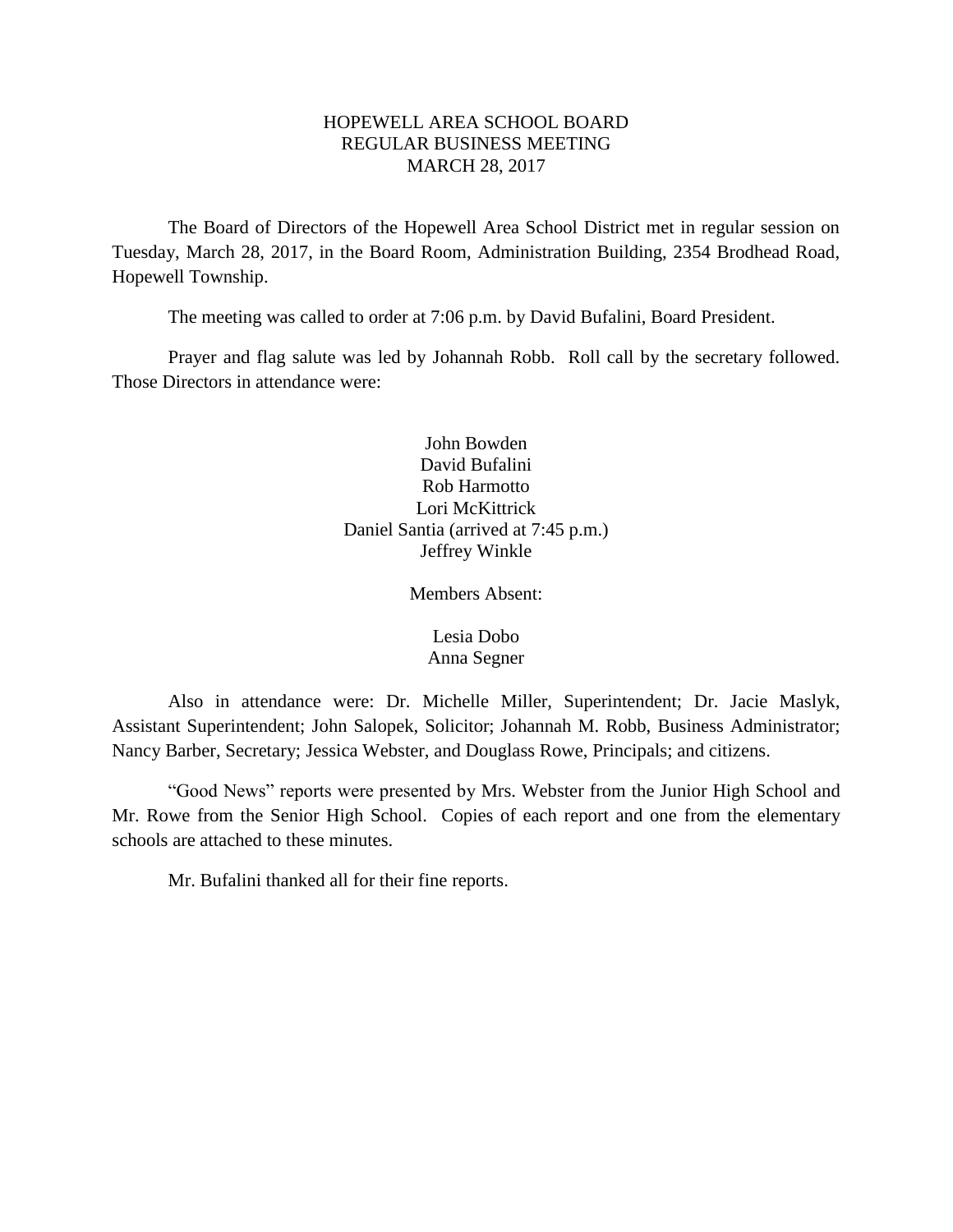Mr. Bufalini asked for approval of minutes.

## APPROVAL OF GROUPED ITEMS

## MOTION #2

By Jeff Winkle, seconded by Rob Harmotto, to approve items (1) and (2) as presented in accordance with the School Board's agreement for grouping items in a single motion. MOTION carried unanimously by an affirmative vote of all Directors in attendance.

# Approval of Minutes

- 1. Recommendation to approve the February 28, 2017 business meeting minutes as presented.
- 2. Recommendation to approve the March 14, 2017 work meeting minutes as presented.

# APPROVAL OF GROUPED ITEMS

## MOTION #3

By Lori McKittrick, seconded by Jeff Winkle, to approve items (1) through (3) as presented in accordance with School Board's agreement for grouping items in a single motion. MOTION carried unanimously by an affirmative vote of all Directors in attendance.

## Tax Collectors' Report

1. Recommendation to accept report for taxes collected for the month of February 2017, as presented, and make said report a part of these minutes.

## Treasurer's Report

2. Recommendation to accept report of the Treasurer for the month of February 2017, as presented, and make said report a part of these minutes.

## Financial Statements

3. Recommendation to accept Financial Statements for the month of February 2017, as presented, and make said statements a part of these minutes.

### VISITOR'S COMMENTS

Linda Helms from the B.F. Jones Memorial Library presented the April calendar. She also announced that tonight would be her last meeting, as she would be retiring on March 31<sup>st</sup>.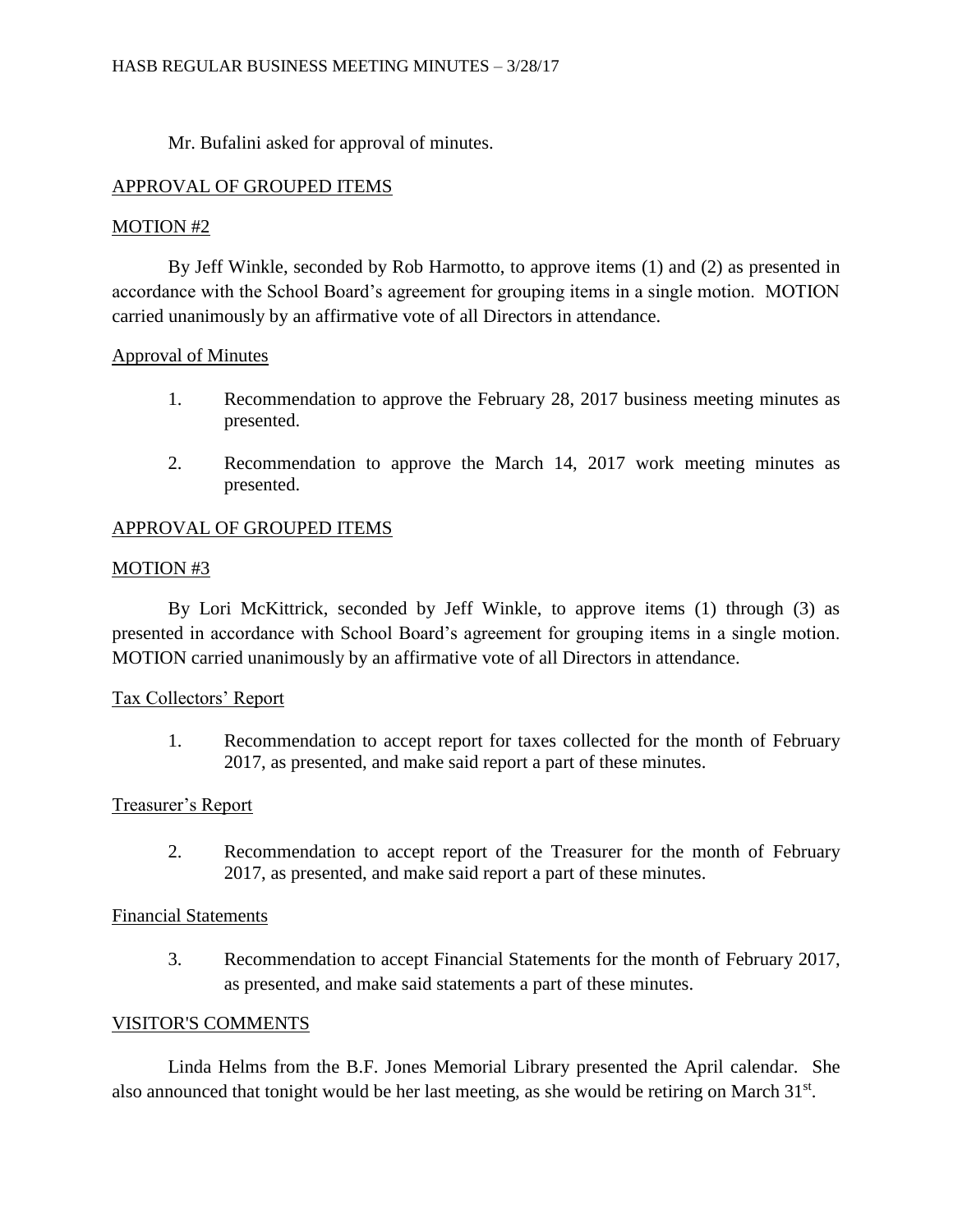At this time Mr. Bufalini asked that Committee discussion and recommendations begin.

### **Education/Curriculum/Instruction by Lesia Dobo, Chair**

### MOTION #4

By Lori McKittrick, seconded by Rob Harmotto, to approve the transfer of the remaining balance of \$45.44 from the Class of 2016 to the Student Council Activity Fund. MOTION carried unanimously by an affirmative vote of all Directors in attendance.

### MOTION #5

By Lori McKittrick, seconded by John Bowden, to approve the request of Erin Caputo, math teacher at the Senior High School, for a sabbatical leave for the 2017-2018 school year. MOTION carried unanimously by an affirmative vote of all Directors in attendance.

### MOTION #6

By Lori McKittrick, seconded by Jeff Winkle, to approve the Agreement with Herff-Jones to produce the Junior High Yearbook through 2020. There is no cost to the District associated with this project. MOTION carried unanimously by an affirmative vote of all Directors in attendance.

## MOTION #7

By Lori McKittrick, seconded by Rob Harmotto, to adopt the Findings of Fact and Conclusions of Law with respect to a disciplinary hearing involving NH. MOTION carried unanimously by an affirmative roll call vote of all Directors in attendance.

### MOTION #8

By Lori McKittrick, seconded by John Bowden, to adopt the Findings of Fact and Conclusions of Law with respect to a disciplinary hearing involving SG. MOTION carried unanimously by an affirmative roll call vote of all Directors in attendance.

### MOTION #9

By Lori McKittrick, seconded by Jeff Winkle, to approve the payment of the Hopewell Viking Musical Staff. MOTION carried unanimously by an affirmative vote of all Directors in attendance.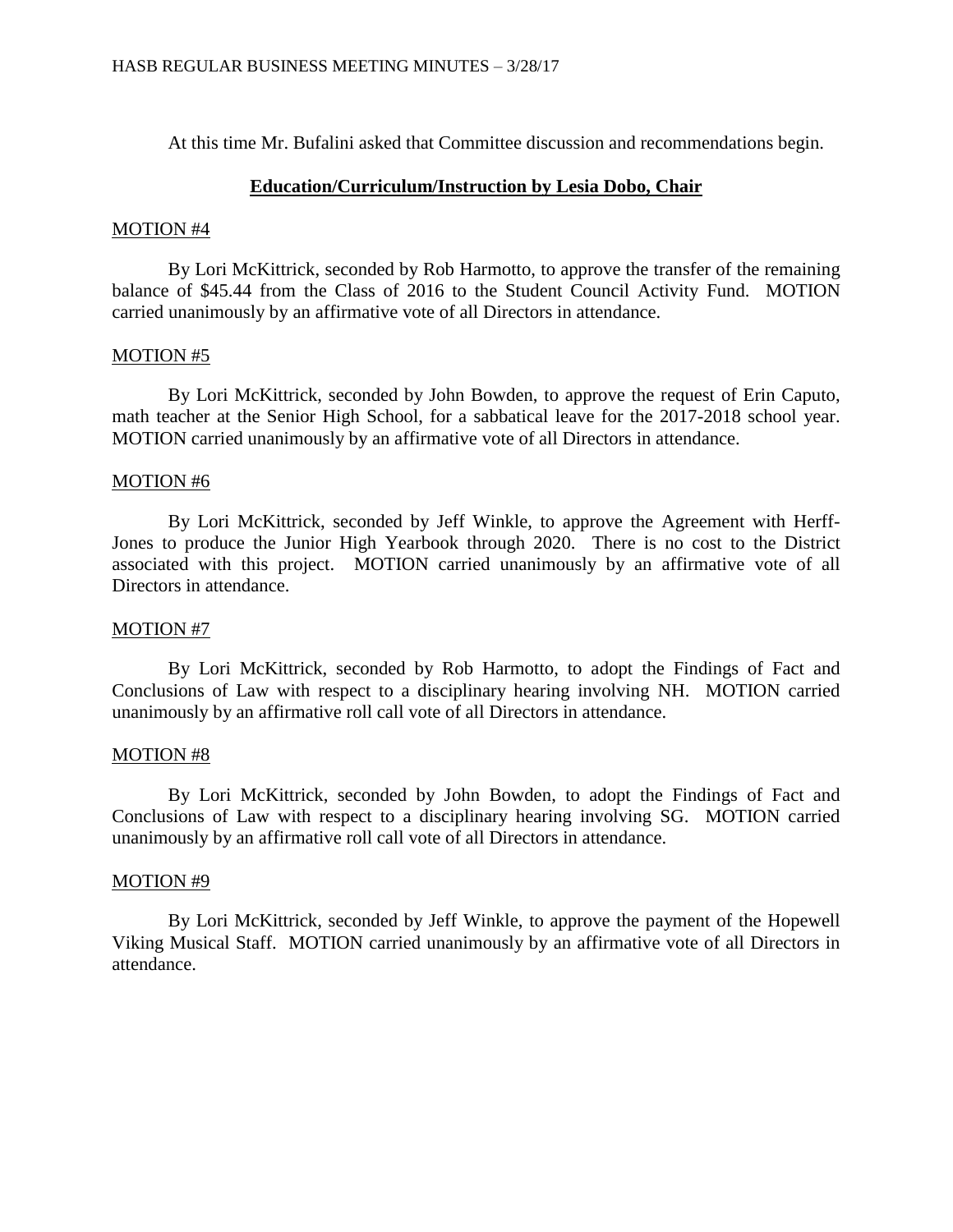By Lori McKittrick, seconded by Rob Harmotto, to approve the request from Bronwyn Korchnak for her and one student to attend the National Academic Games at Oglebay Resort at an approximate cost to the District of \$940.00. MOTION carried unanimously by an affirmative vote of all Directors in attendance.

### MOTION #11

By Lori McKittrick, seconded by John Bowden, to approve the contract renewal for the 2017-2018 school year with AOT, Inc., providers of the District's occupational and physical therapy services, as well as speech therapy services on an as needed basis. MOTION carried unanimously by an affirmative vote of all Directors in attendance.

Dr. Maslyk introduced Colleen Jesko and Jody Showrank, parents of students from Independence Elementary School. They gave an overview of the Science Extravaganza that took place at the school on March 1. Companies, including Robert Morris University, Uber and Fisher Scientific demonstrated and gave students a hands on opportunity to work with robots, make slime and see how STEAM education will benefit all students.

### **Athletics by David Bufalini, Co-Chair**

### APPROVAL OF GROUPED ITEMS

### MOTION #12

By David Bufalini, seconded by Jeff Winkle, to approve items 1 through 3, as presented in accordance with School Board's agreement for grouping items in a single motion. MOTION carried unanimously by an affirmative vote of all Directors in attendance.

- 1. Students from the Central Valley School District to practice and participate in swim meets with the Hopewell Area Junior High School Swim Team for the 2016-2017 School Year, effective in the spring 2017.
- 2. Payment of winter coaches beyond the regular season. (**Attachment**)
- 3. Request of the Hopewell Quarterbacks and Football Boosters to conduct a 50/50 raffle at all home Varsity, Jr. Varsity and Junior High football games.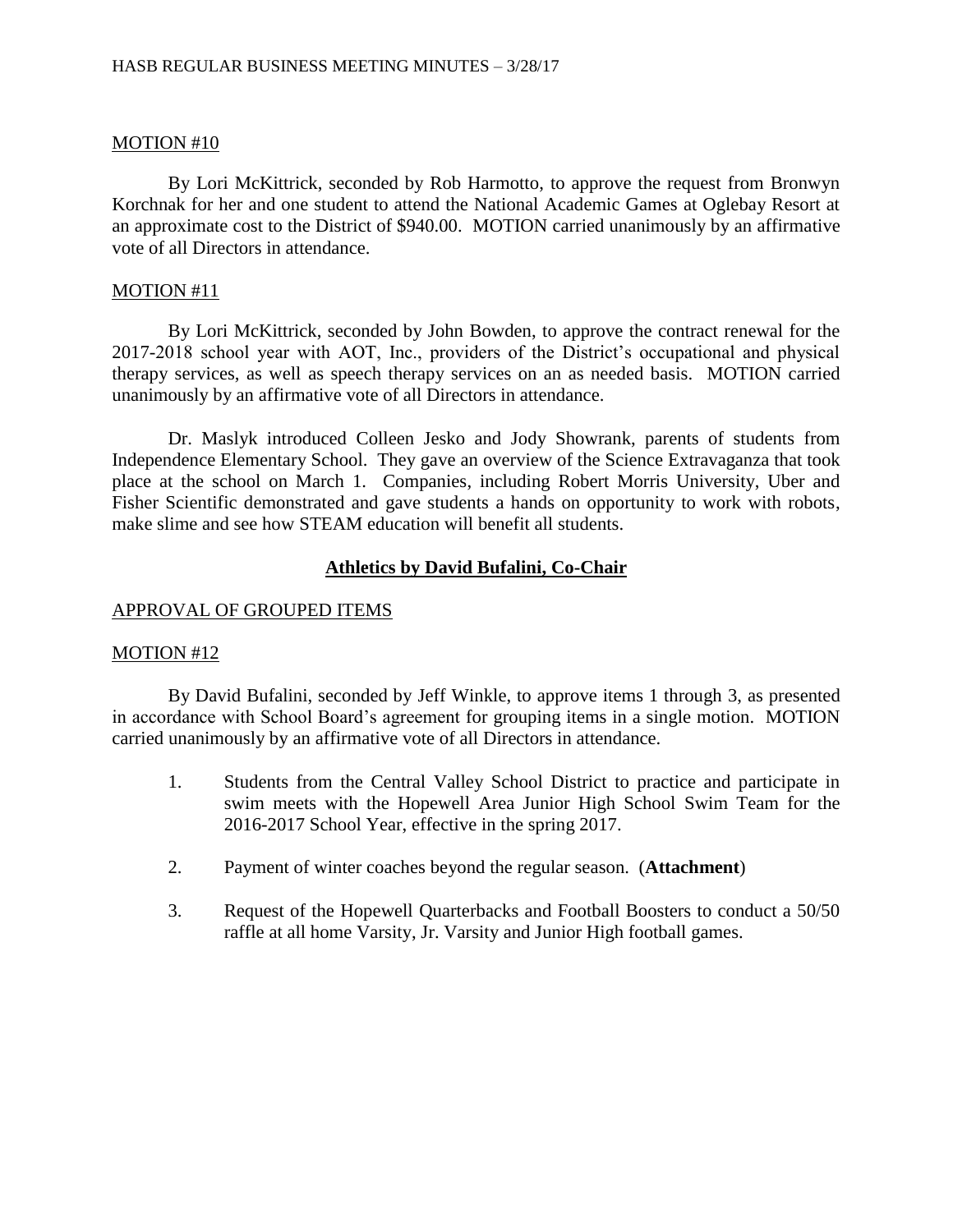## **Buildings and Grounds by Jeff Winkle**

### APPROVAL OF GROUPED ITEMS

### MOTION #13

By Jeff Winkle, seconded by John Bowden, to approve items 1 through 6, as presented in accordance with School Board's agreement for grouping items in a single motion. MOTION carried unanimously by an affirmative vote of all Directors in attendance.

- 1. Request from Joseph Sullivan for the Hopewell Community Big Band to use the Junior High School gym or Senior High School auditorium on Tuesday evenings beginning June 13 through July 25 as a potential indoor facility to be used in the event of rain.
- 2. Request of Hopewell Youth Softball to use Gym A at the Junior High School from March 14, 2017 through April 18, 2017 from 6:30 p.m. until 8:30 p.m. for practice.
- 3. Request of Hopewell Youth Softball to use the Junior High School softball field from April 1, 2017 through June 28, 2017 from 6:00 p.m. until 8:00 p.m. for games and practices.
- 4. Request received from Victoria Gill, Township Recreation Director, to use the parking lots at Hopewell and Margaret Ross Elementary Schools during its annual Park Fest, July 8, 2017.
- 5. Request of Robert W. Young Post 8805 Veterans of Foreign Wars to use the Senior High School as a staging area and the Junior High School for their Memorial Day parade and service.
- 6. Request from Jeff Homziak to use the main and auxiliary gyms at Hopewell High School and Gym B at the Junior High School to have a basketball summer league for girls in grades 7 through 12 from May 8, 2017 through June 29, 2017 on Monday, Wednesday and Thursday evenings from 6:00 p.m. until 9:00 p.m.

### MOTION #14

By Jeff Winkle, seconded by Rob Harmotto, to approve the Agreement for Private Industry Council, Inc. to conduct one Head Start Classroom at Hopewell Elementary School for the 2017-2018 school year. MOTION carried unanimously by an affirmative vote of all Directors in attendance.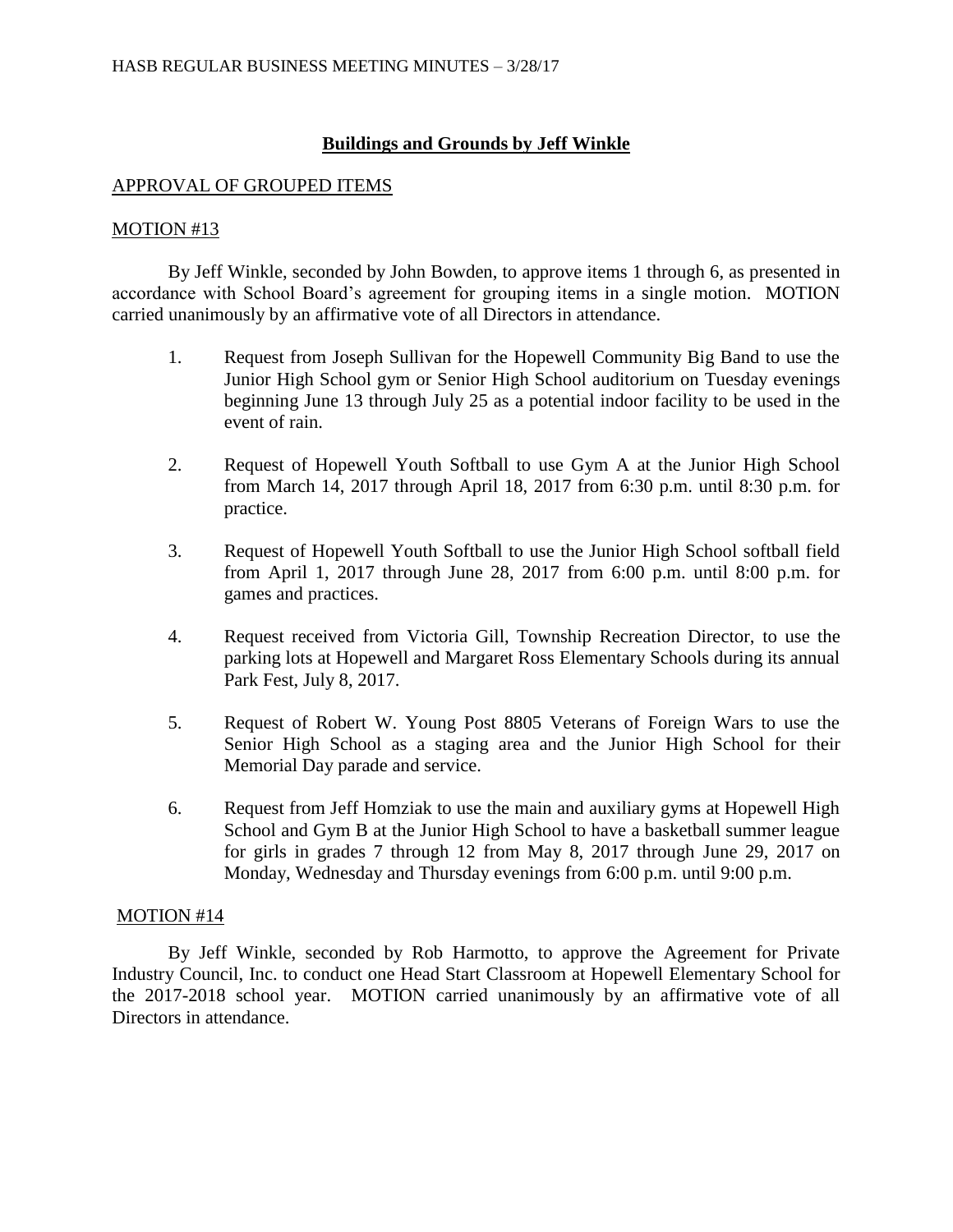By Jeff Winkle, seconded by Lori McKittrick, to approve the request of the Hopewell Quarterbacks and Football Boosters to use Tony Dorsett Stadium on June 10, 2017 for Viking Pride Youth Football Camp. MOTION carried unanimously by an affirmative vote of all Directors in attendance.

### MOTION #16

By Jeff Winkle, seconded by Rob Harmotto, to approve the request of the Hopewell Quarterbacks and Football Boosters to use the concession stand and spirit shop at Tony Dorsett Stadium during the following events. MOTION carried unanimously by an affirmative vote of all Directors in attendance.

- a. Viking Pride Youth Football Camp on June 10, 2017;
- b. All Home Varsity, Junior Varsity and  $7<sup>th</sup>$  &  $8<sup>th</sup>$  grade games; and
- c. Thursday evenings during football season to provide dinner for players and coaches.

### **Finance and Budget by John Bowden, Chair**

### APPROVAL OF GROUPED ITEMS

### MOTION #17

By John Bowden, seconded by Jeff Winkle, to approve items 1 through 3 and to ratify item 4 as presented in accordance with School Board's agreement for grouping items in a single motion. MOTION carried unanimously by an affirmative roll call vote of all Directors in attendance.

- 1. General Fund payments in the amount of \$686,223.10
- 2. Cafeteria Fund payments in the amount of \$93,884.67
- 3. Capital Reserve payments in the amount of \$3,263.00
- 4. General Fund payments in the amount of \$2,162,996.80

### MOTION #18

By John Bowden, seconded by Lori McKittrick, to approve the 2017-2018 pay schedule, as presented. MOTION carried unanimously by an affirmative vote of all Directors in attendance.

### MOTION #19

MOTION by John Bowden, seconded by Jeff Winkle, to approve the advertisement for receipt of bids for supplies and/or equipment for the 2017-2018 school year. MOTION carried unanimously by an affirmative vote of all Directors in attendance.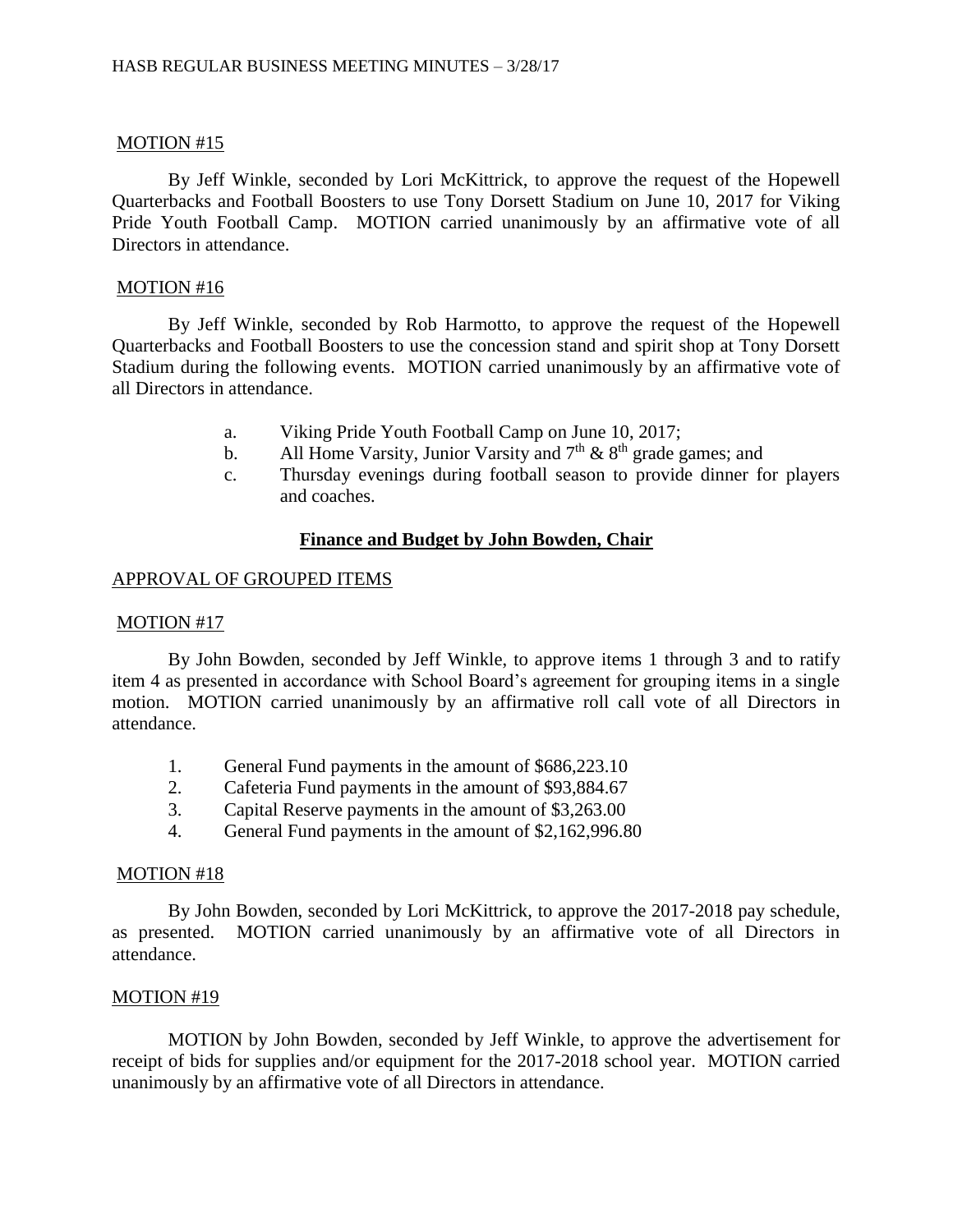MOTION by John Bowden, seconded by Rob Harmotto, to approve the 2017-2018 Beaver Valley Intermediate Unit general operating budget in the amount of \$1,677,962.00. MOTION carried unanimously by affirmative roll call vote of all Directors in attendance.

### **Legislative by Jeff Winkle, Chair**

### MOTION #21

MOTION by Jeff Winkle, seconded by John Bowden, to approve the appointment of George Patterson to fill the vacant Board seat in Region 2 through November 14, 2017. MOTION carried unanimously by affirmative roll call vote of all Directors in attendance.

### **Personnel by Rob Harmotto, Chair**

#### MOTION #22

By Rob Harmotto, seconded by John Bowden, to accept the resignation of Robert Mawhinney as co-sponsor of the Math Counts Club at the Junior High School, effective the end of the 2016-2017 school year. MOTION carried unanimously by an affirmative vote of all Directors in attendance.

### APROVAL OF GROUPED ITEMS

#### MOTION #23

By Rob Harmotto, seconded by Lori McKittrick, to approve items 1 through 4 as presented in accordance with School Board's agreement for grouping items in a single motion. MOTION carried unanimously by an affirmative vote of all Directors in attendance.

- 1. Resignation of Jason Powell, Bus Utility Attendant, effective March 20, 2017.
- 2. Resignation of Guy Celeste, Bus Driver, effective March 26. 2017.
- 3. Resignation of Jeffrey Veness, substitute bus driver, effective March 31, 2017.
- 4. Employment of Marrissa Trasp, Bus Driver, effective March 14, 2017.

### MOTION #24

By Rob Harmotto, seconded by Jeff Winkle, to approve the appointment of Adam Barkman and Josef Batvinskas, volunteer assistant boys volleyball coaches, effective March 29, 2017. MOTION carried unanimously by an affirmative vote of all Directors in attendance.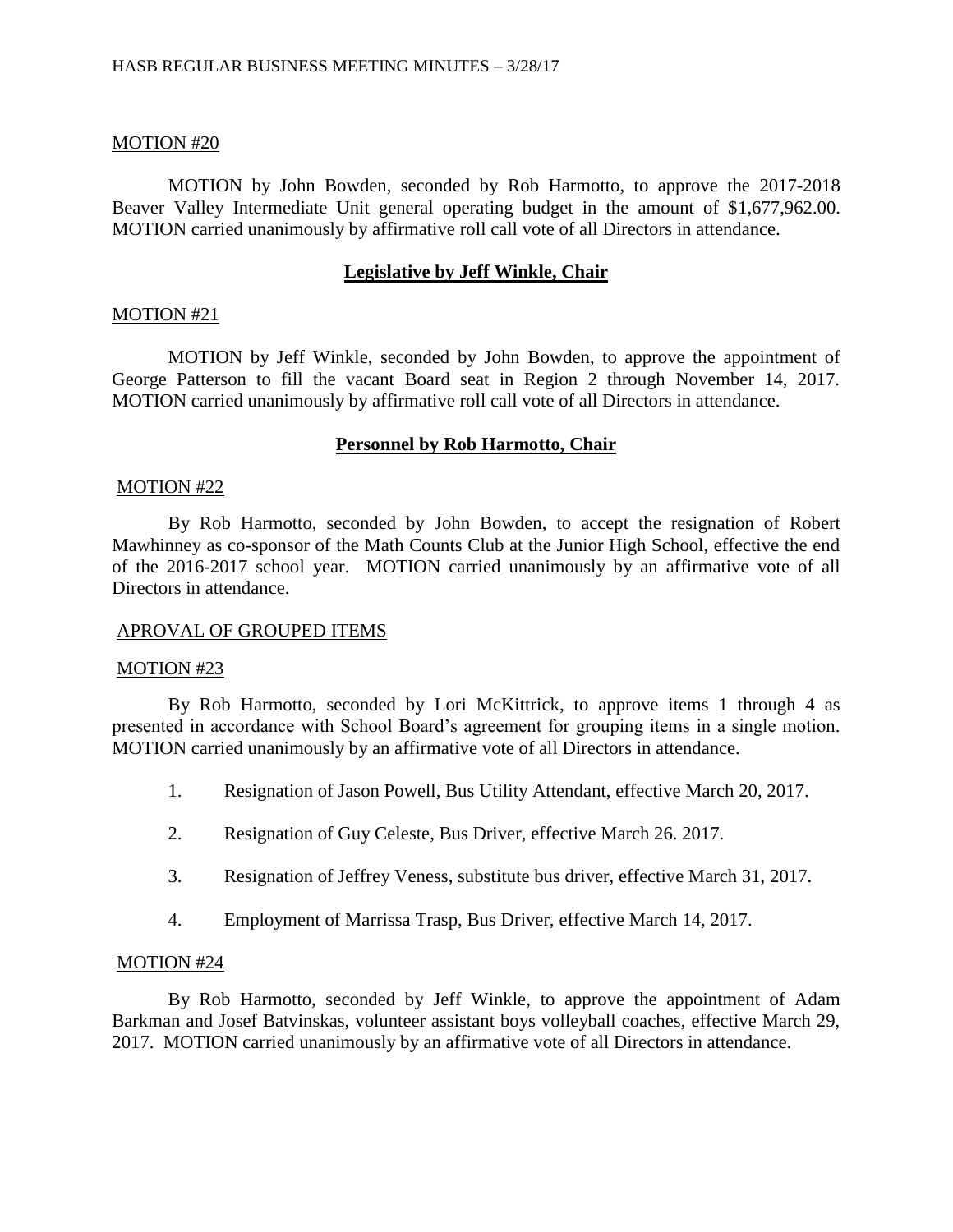By Rob Harmotto, seconded by Jeff Winkle, to eliminate the special education aide position at the Junior High School, effective March 31, 2017. MOTION carried unanimously by an affirmative vote of all Directors in attendance.

## APROVAL OF GROUPED ITEMS

## MOTION #26

By Rob Harmotto, seconded by John Bowden, to approve items 1 and 2 as presented in accordance with School Board's agreement for grouping items in a single motion. MOTION carried unanimously by an affirmative vote of all Directors in attendance.

- 1. Employment of Robert Cranmer as a substitute transportation aide and driver, effective March 28, 2017.
- 2. Employment of Margaret D'Atri as a substitute transportation aide and driver, effective March 28, 2017.

# **Transportation by Rob Harmotto, Co-Chair**

### APROVAL OF GROUPED ITEMS

## MOTION #27

By Rob Harmotto, seconded by John Bowden, to approve items 1 and 2 as presented in accordance with School Board's agreement for grouping items in a single motion. MOTION carried unanimously by an affirmative vote of all Directors in attendance.

- 1. Request from Victoria Gill, Township Recreation Director, to use District buses and transportation personnel during Park Fest on July 8, 2017.
- 2. Request from Victoria Gill to use a District van during Rec-on-the-Run from June 5, 2017 through August 18, 2017.

## Superintendent's Report

Dr. Miller welcomed Mr. Patterson to the Board and thanked him for his willingness to serve. She reminded everyone of the Artist in Residence concert on Friday, March 31, 2017 at 7:00 p.m. with Mike Williams, lead trumpet player for the Count Basie Orchestra. Dr. Miller informed the Board that this week was kindergarten registration. She said that this year registration was being handled differently, with the option to register online and to have screening the same day as registration. She attended the Hopewell Musical, Thoroughly Modern Millie, and said it was outstanding. She was also pleased to announce that the Rochester Area School District won the State Championship of the inaugural season of Unified Bocce.